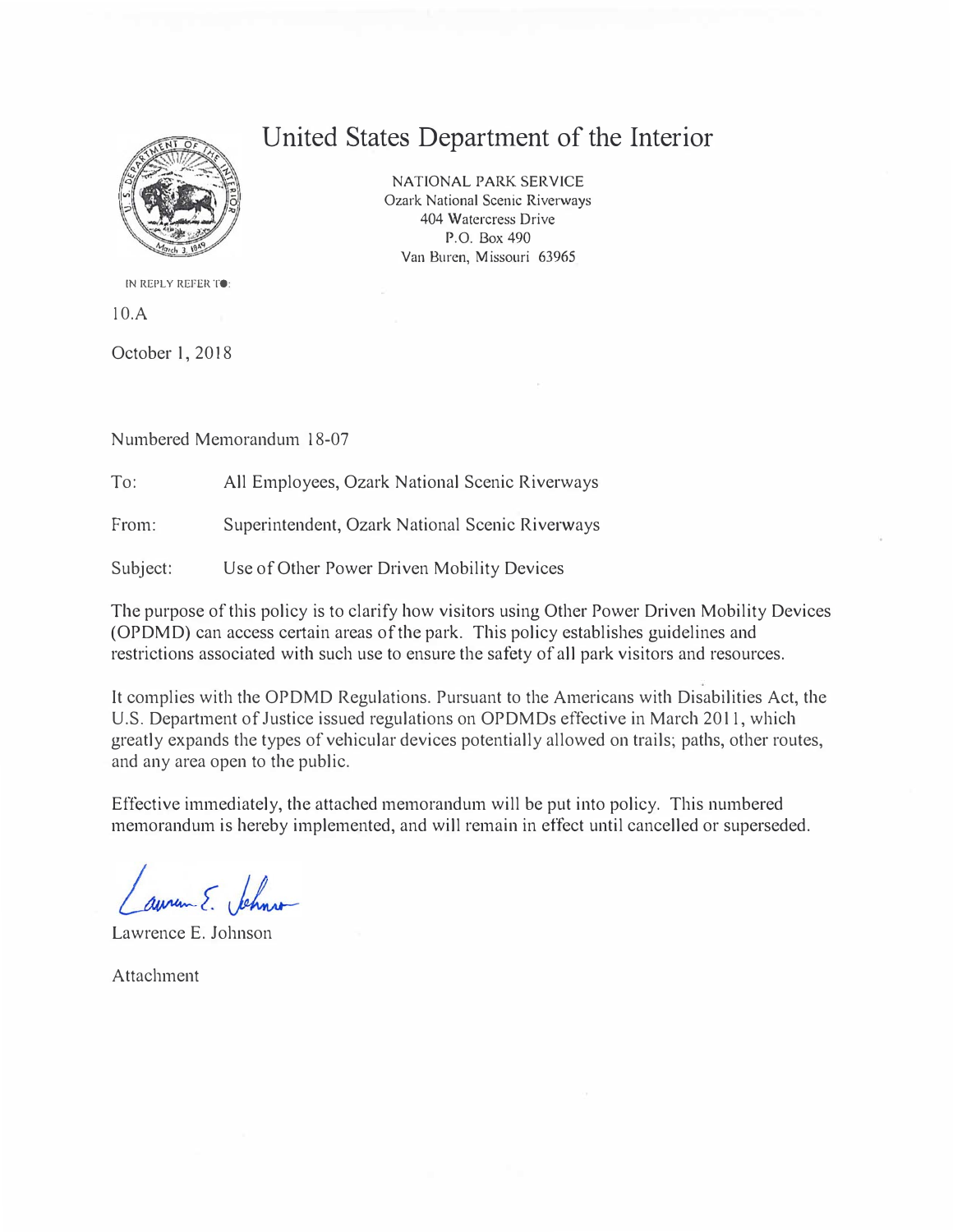

## **National Park Service Ozark National Scenic Riverways**

| Numbered Memorandum 18-07<br>Use of Other Power Driven mobility Devices                                                                                                                                                                                            |
|--------------------------------------------------------------------------------------------------------------------------------------------------------------------------------------------------------------------------------------------------------------------|
| October 1, 2018                                                                                                                                                                                                                                                    |
| Date of Signature until cancelled or rescinded                                                                                                                                                                                                                     |
| Superintendent, Ozark National Scenic Riverways                                                                                                                                                                                                                    |
| Department of Justice (DOJ), Civil Rights Division 28<br>Code of Federal Regulations (CFR), Part 35                                                                                                                                                                |
| This policy outlines the process to determine the circumstances<br>under which the use of "Other Power-Driven Mobility Devices"<br>(OPDMD) by individuals with a mobility disability will be allowed<br>to operate upon trails and roads within the park boundary. |
|                                                                                                                                                                                                                                                                    |

## 1. Policy Objectives:

- 1.1 Implementation of this policy was developed to give persons with disabilities the opportunity to enjoy recreational activities in the park.
- 1.2 Types of OPDMDs and areas of authorized use were carefully chosen to ensure that OPDMD operation does not affect public safety, impact natural and cultural resources or alter the experiences and/or activities of other park visitors.
- 1.3 Modifications to existing policies and practices were produced to allow persons with mobility disabilities to use park resources, while remaining in conformity with Federal land management laws and regulations.

## 2. Definitions:

- 2.1 **Individual with a Mobility Disability.** Any person who is subject to any physical impairment or condition regardless of its cause, nature, or extent that renders the person unable to move about without the aid of crutches, a wheelchair; or any other form of support or that limits the person's functional ability to ambulate, climb, descend, sit, rise or perform any related function.
- 2.2 **Other Power-Driven Mobility Devices (OPDMD).** Any mobility device powered by batteries, fuel, or other engines, whether or not designed primarily for use by individuals with mobility disabilities, that is used by individuals with mobility disabilities for the purpose of locomotion. Wheelchairs are not considered OPDMDs.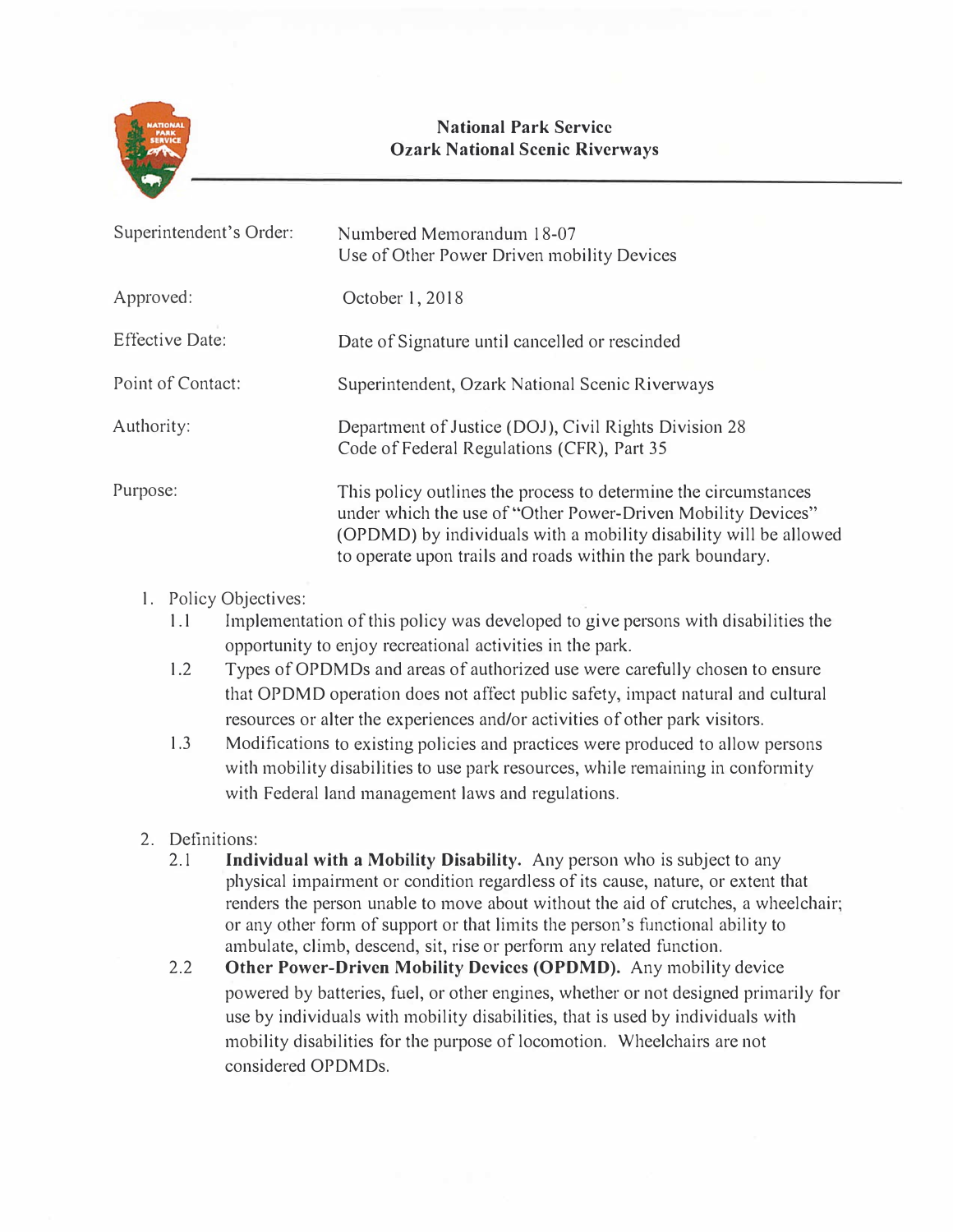- 2.3 **Class IV Hiking Trail.** A trail defined by United States Forest Service Trails Management Handbook (FSH 2309.18, Chapter 20) as native, with improved sections of borrow or imported material, routine grading, and minor roughness. Design width of 24-60", protrusions 3" or less, slope of 3-7%, and turn radius of  $4 - 8$ '.
- 2.4 **Class V Hiking Trail.** A trail defined by United States Forest Service Trails Management Handbook (FSH 2309.18, Chapter 20) as uniform, finn and stable, with likely imported material and routine grading. Design width of 36-72", no protrusions/obstacles, slope of 2-3%, and turning radius of 6-8'.
- 3. Types of OPDMDs that are Authorized for Use:
	- 3.1 **Electric Personal Assistive Mobility Device (EPAMD).** A two-wheeled, gyroscopically stabilized, battery-powered transportation device, including, but not limited to, devices manufactured by Segway.
	- 3.2 **Mobility Scooters (Power chair).** A electrically powered wheeled device on which a single user sits (also referred to as a power chair), for use by an individual with a mobility disability for indoor or outdoor locomotion.
	- 3.3 **Electric Bicycle.** A bicycle or tricycle with a low powered electric motor weighing less than one hundred (100) pounds, with a top motor-powered speed not in excess of twenty (20) miles per hour, however, limited to five (5) miles per hour within the park.
- 4. Authorized Areas for OPDMD Use :
	- 4.1 Class V designated hiking trails.
		- 4.1.1 Alley Spring Trail (hardened section) that leads from the parking lot to the Alley Mill, School House and General Store.
		- 4.1.2 Big Spring Trail (hardened section) that leads from the parking lot to the Spring.
	- 4.2 Sidewalks, parking lots and routes of travel designated for pedestrian use within developed public use areas.
	- 4.3 Campgrounds and trails/paths open to pedestrian use within these areas.
	- 4.4 Park owned roadways.
	- 4.5 Park owned roadways that are closed to motor vehicle traffic but are open for pedestrian use. This would exclude roads and trails within the proposed Big Spring Wilderness Area as all mechanical devices are prohibited.
- 5. OPDMD Use Guidelines:
	- 5.1 The use of an OPDMD is limited to the person(s) providing credible assurance of disability. Non-disabled passengers are prohibited from riding on OPDMDs.